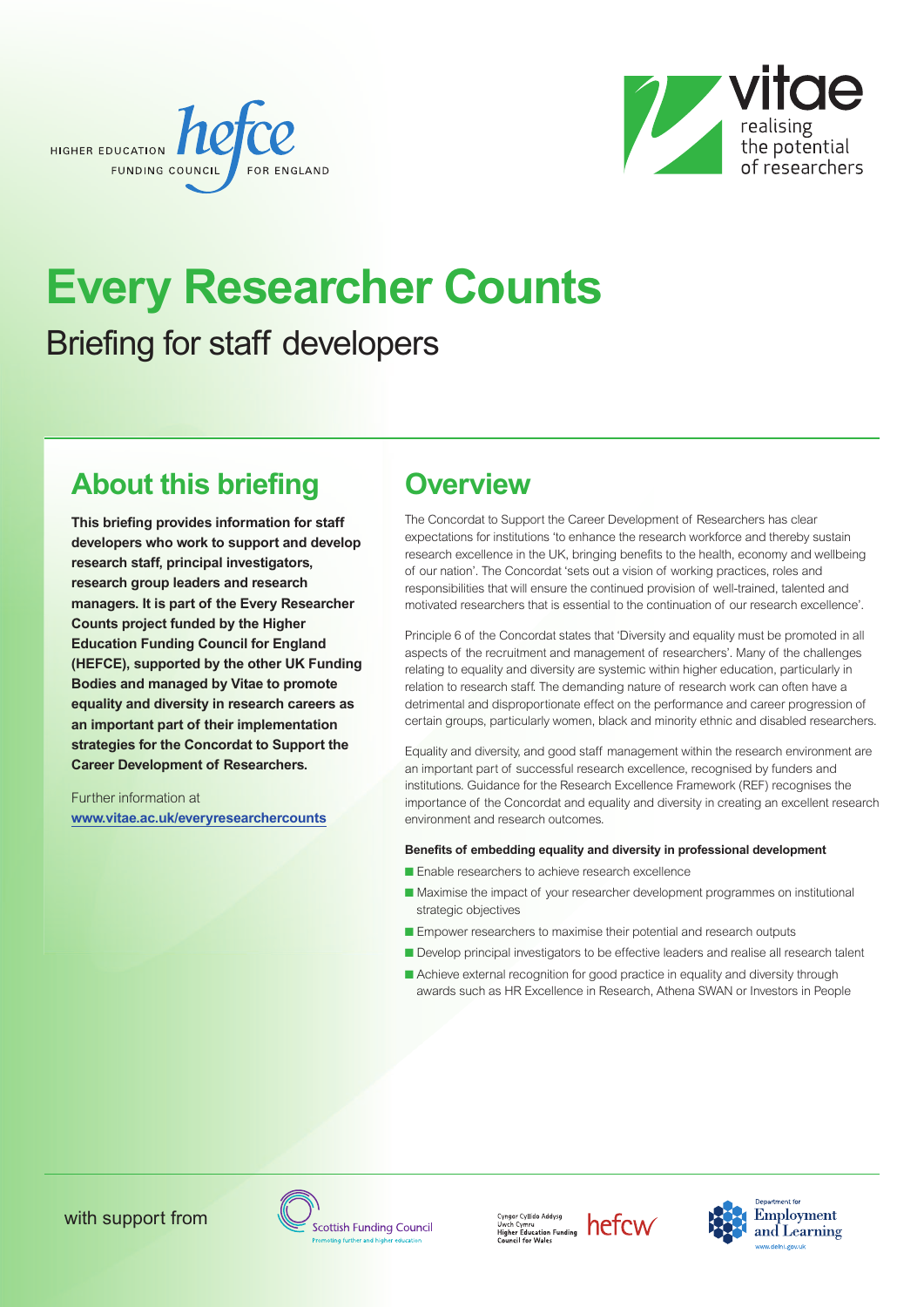### **Policies, implementation and review**

As staff developers supporting and developing research staff you should consider how your institution's equality and diversity policies can be made inherent in your development programmes and activities and how you can act as a champion, aiding the communication of equality and diversity amongst research staff and principal investigators.

#### **Areas to consider**

- **■** Inform your strategy for researcher development by reviewing data on equality and diversity for research staff within your institution through surveys and projects such as the Principal Investigators and Research Leaders Survey (PIRLS), the HESA Staff Record, the Careers in Research Online Survey (CROS), and Athena SWAN
- Consider how to embed equality and diversity, and good staff management, specifically within researcher development strategy and provision, identifying and meeting the requirements of under-represented and disadvantaged groups
- **■** Explore how to collect and respond to feedback from principal investigators and research staff, particularly from those with specific requirements, on the appropriateness and impact of development activities in providing equality of opportunity

"Equality and diversity is, and has to be, central to/embedded in everything we do and to our support of every individual researcher"

Professor Terry Threadgold, Pro Vice-Chancellor, Staff and Diversity, Cardiff **University** 

### **Recruitment and selection**

For an institution to be successful it needs to recruit from the widest pool of talent and consider equality and diversity at all stages of the process so it attracts and retains the highest calibre researchers, to contribute to research excellence. Staff involved in recruitment need to ensure that the processes to recruit, select and retain research staff focus on transparency, fairness and consistency.

#### **Areas to consider**

- Consider how to ensure that principal investigators are aware of the importance of and are informed on equality and diversity in recruitment processes
- Include equality and diversity in interview training, staff induction, leadership programmes and other relevant training
- Invite equality and diversity specialists to inform and contribute to training and development opportunities
- Incorporate into training sessions the idea of challenging expectations about what sort of people are needed for certain roles and how jobs have to be done
- Consider changes you can make in your training programmes in order to help senior managers address any issues raised when reviewing recruitment and selections data

#### **Acting on robust data, University of Leeds**

The University of Leeds has implemented detailed equality monitoring forms (including asking applicants questions on caring responsibilities, religion/belief and sexual orientation) as part of their new e-recruitment project. Applicants are asked to complete an on-line form as part of submitting their applications. The e-recruitment system allows for considerable reporting, including generating tabled reports on applicants, short listed candidates and successful interviewees by protected characteristics. This data will be presented to all faculties on an annual basis as part of the integrated planning exercise, for comment and action where appropriate.

"Using recruitment and selection data is an important way for managers in institutions to review what is happening in practice and identify if there are any issues relating to equality and diversity. Using this data provides the evidence to take action."

> Patrick Johnson, Head of Equality and Diversity, University of Manchester

### **Recognition and value**

The Concordat stresses the importance of recognising, managing and rewarding research staff fairly and transparently.

#### **Areas to consider**

- Ensure that research staff have equality of access to staff development opportunities, irrespective of employment status, length of service or individual circumstances
- Ensure that appraisal processes and associated training include guidance for the principal investigator and research staff on how to be flexible and inclusive and to recognise individuals' contributions
- Explore how the Vitae Researcher Development Framework can be used to encourage principal investigators and research staff to recognise and value the wider contributions of individual research staff
- Ensure that staff are aware of reward and progression processes and how to access them

#### **Stellar HE, Imperial College**

The "Stellar HE strategic development leadership programme", supported by HEFCE's Leadership, Governance and Management fund, is targeted at managerial and research staff with the aim of increasing the representation of black and minority ethnic (BME) professionals at senior management and academic levels in higher education. It also aims to provide equal access to promotion and professional development, improve staff motivation and achieve better retention of talent.

The programme addresses the distinct but often subtle challenges and variations to the unwritten rules and models for success that BME leaders face and must master as visible minorities operating in a majority higher education context.

#### **Every Researcher Counts: Important conversations**

Vitae has developed a resource on important conversations for you to use with your principal investigators and research staff. The resource has been designed to help principal investigators navigate their responsibilities towards their research staff with regard to equality and diversity.

Learning objectives:

- Building awareness of the different needs of different individuals
- Understanding the elements of equality and diversity in practice
- How to prepare for important conversations with research staff.
- **[www.vitae.ac.uk/ercresources](http://www.vitae.ac.uk/ercresources)**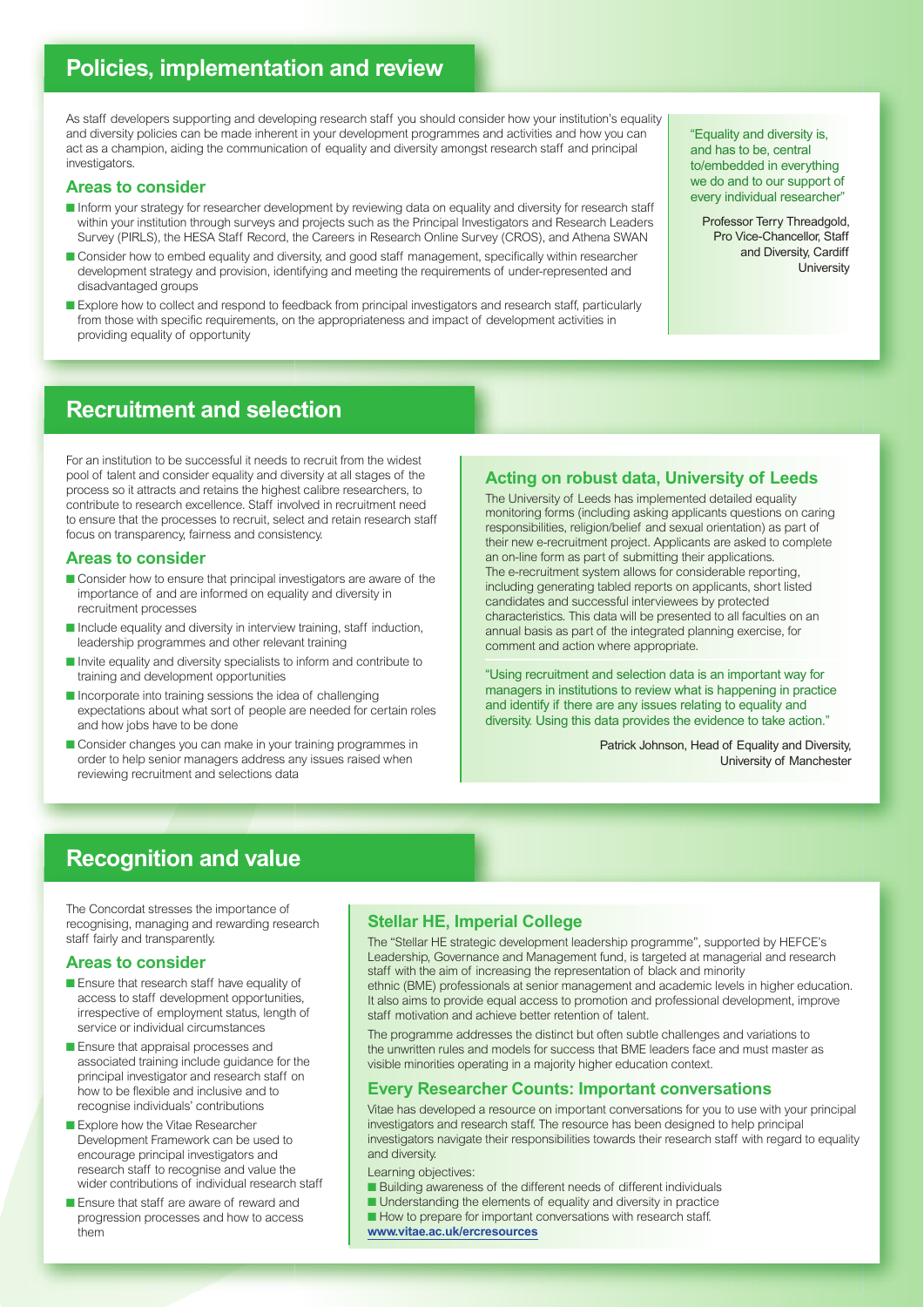### **Support and career development**

Policies on equality and diversity provide a reference against which to review your researcher development provision. As a research staff developer you can implement this in practice by, for example, reviewing existing diversity and equality training and guidance, ensuring that it is tailored to the requirements of your researchers.

#### **Areas to consider**

- Ask for specialist equality and diversity input into provision and embed equality and diversity in all activities
- Organise activities in ways that provide equal opportunities for all, for example flexible scheduling and online options
- Identify and work with equality and diversity champions within your institution to help develop and promote your programmes to principal investigators and research staff

#### **Vitae Researcher Development Framework**

The Vitae Researcher Development Framework articulates the knowledge, behaviours and attributes of successful researchers and encourages them to aspire to excellence. Staff developers should use the Researcher Development Statement to review their provision of support and career development opportunities for researchers, particularly in relation to equality and diversity. Staff developers should also encourage all researchers and principal investigators to use the framework to support their career development, and consider their contribution to creating an inclusive environment and equality of opportunity.

The framework highlights the importance of providing institutional and individual leadership in equality and diversity. Senior managers and principal investigators should aspire to 'act as a role model when dealing with diversity and difference, educate, advise and guide less experienced researchers, set an example locally, nationally and internationally and help shape departmental/institutional policy and implementation'.

Vitae Researcher Development Framework **[www.vitae.ac.uk/rdf](http://www.vitae.ac.uk/rdf)** Vitae Researcher Development Statement **[www.vitae.ac.uk/rds](http://www.vitae.ac.uk/rds)**

### **Researchers' responsibilities**

The Concordat makes it clear that researchers share the responsibility for their own development. Research staff should be encouraged and enabled to be proactive in ensuring provision is accessible to them and in raising any equality and diversity issues. Principal investigators need to be empowered and able to create a culture of equality and diversity in the research environment. As staff developers, you have a key role in ensuring that principal investigators and research staff are aware of their respective responsibilities and are skilled and capable of creating a supportive and inclusive research environment.

#### **Areas to consider**

- Raise awareness of your institution's equality and diversity policies relating to research staff development with principal investigators and research leaders
- Ensure all researchers and principal investigators are aware of the professional and career development opportunities available to them
- Encourage all research staff to take responsibility for their own professional development
- Encourage all research staff to aspire to excellence by identifying and promoting examples of role models for particular researcher groups
- Explore ways for research staff, particularly under-represented and disadvantaged groups, to create their own development opportunities and networks

#### **Careers in Research Online Survey (CROS)**

The 2011 CROS results revealed that the majority of research staff believe that their institution is committed to equality and diversity (52% agreed and 33% strongly agreed). However, they were less informed about the substance of institutional policies. Respondents were generally aware of the existence of equality and diversity policies and processes, with 49% of respondents stating they had some understanding, while 46% knew they existed but didn't know the detail.

When asked if they felt fairly treated in relation to opportunities to participate in decision-making processes compared to other staff, 51% of respondents agreed or strongly agreed, while 31% disagreed or strongly disagreed. When asked whether all staff are treated fairly with regard to participation in decision-making processes, regardless of ethnic background, gender, religion or belief, sexual orientation, disability or age, 68% agreed or strongly agreed, while 15% disagreed or strongly disagreed. **[www.vitae.ac.uk/cros](http://www.vitae.ac.uk/cros)**

## **Every Researcher Counts**

Vitae was commissioned by HEFCE and supported by the other UK Funding Bodies to lead on a project to raise awareness of equality and diversity for research staff within higher education.

As part of the project, a suite of flexible resources for staff developers and principal investigators has been developed to ensure that, in relation to research staff, equality and diversity issues are understood, visible and prioritised in higher education institutions (HEIs).

The resources include adaptable training sessions and supplementary guides on:

- Team management: Important conversations
- Career conversations
- **■** Using the Vitae Researcher Development Framework
- **■** Flexible working
- Incorporating equality and diversity into existing workshops

The resources provide HEIs with a flexible set of activities and reference materials which can be embedded in existing staff development programmes to support institutional equality and diversity policies.

You can find downloadable versions of all these resources, stakeholder briefings on the Equality Act 2010 and further information about the Every Researcher Counts project on the Vitae website **[www.vitae.ac.uk/everyresearchercounts](http://www.vitae.ac.uk/everyresearchercounts)**